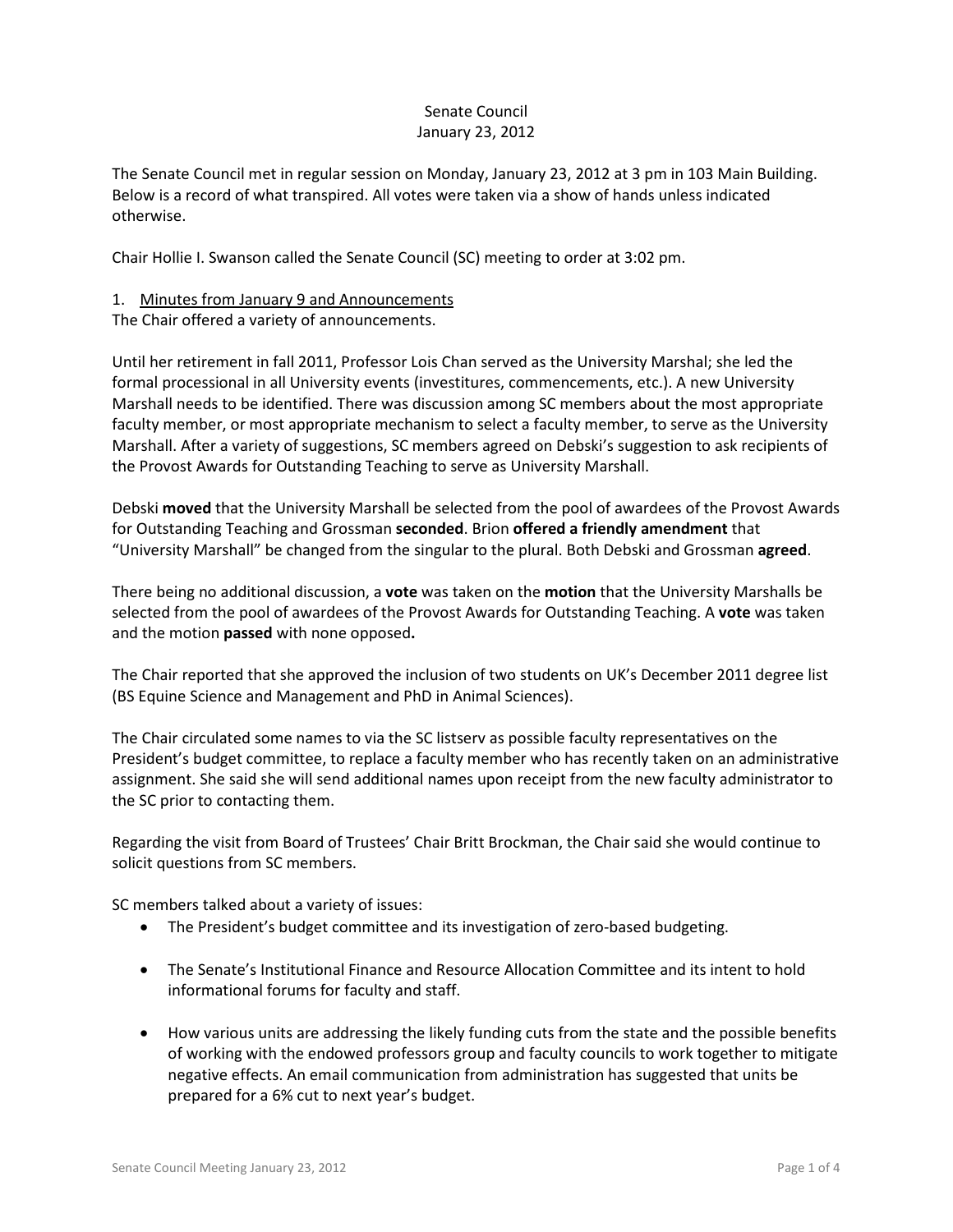2. Committee Reports

a. Senate's Admissions and Academic Standards Committee (SAASC) – Raphael Finkel, Chair i. Proposal to Change BS in Community Communications and Leadership Development Guest Raphael Finkel, chair of the SAASC, started to explain the proposal by addressing the proposed pre-major admissions requirements of a C for 10 hours of coursework. This led to extensive discussion among SC members; there were some strong concerns that such requirements could negatively affect programs without such requirements. Finkel then finished his summary of the program changes.

ii. Proposal to Change Minor in Community Communications and Leadership Development Finkel briefly explained the proposed changes to the proposal.

The Chair confirmed with Finkel that the **motion** from the SAASC to approve the proposed changes to the BS and Minor in Community Communications and Leadership Development came with a positive recommendation. There being no further discussion, a **vote** was taken and the motion **passed** with seven in favor and two opposed.

Davis asked that the SC have a discussion on admission requirements for programs in the near future. **[AI]**.

2. Senate's Rules and Elections Committee – Davy Jones, Chair

i. SREC Recommendation on Proposed Changes to *Senate Rules 3.1.0*

Jones explained the SREC's recommendations and answered questions from SC members. He noted that the **motion** from the SREC was that the University Senate approve the proposed changes to *Senate Rules 3.1.0*. There being no further discussion, a **vote** was taken and the motion **passed** with none opposed.

## ii. SREC Recommendation on Select 800- and 900-Level Courses

Jones explained the SREC's recommendations. Jones said that the **motion** from the SREC was that the degree programs which currently use the 800-900 professional program course numbers series, but which do not meet the recently changed definition by SACS/CPE for professional degree programs, process through the Senate "minor changes" procedure changes of their course numbers into the appropriate number series, with a goal that the changes will be effective fall semester 2013.

Jones confirmed for the Chair that he would ensure the three programs affected will be notified. Debski asked that the motion be reworded for increased clarity prior to presentation to the Senate and Jones agreed. There being no discussion, a **vote** was taken and the motion **passed** with none opposed.

## 3. Financial Disclosure Discussion – Provost Kumble Subbaswamy

Those present introduced themselves. Provost Subbaswamy began his presentation on the new financial disclosure regulations. SC members asked many, many questions about the first bullet on the first slide. The Provost did finish his presentation. There was a lot of discussion among SC members and guests throughout the presentation.

SC members expressed a variety of concerns about the proposed new regulation and associated requirements. It was clear, however, that the changes being proposed are a result of federal requirements. There was also discussion about how and when to present the regulation to the Senate. Wasilkowski **moved** that the SC endorse the financial disclosure principles and Davis **seconded**. There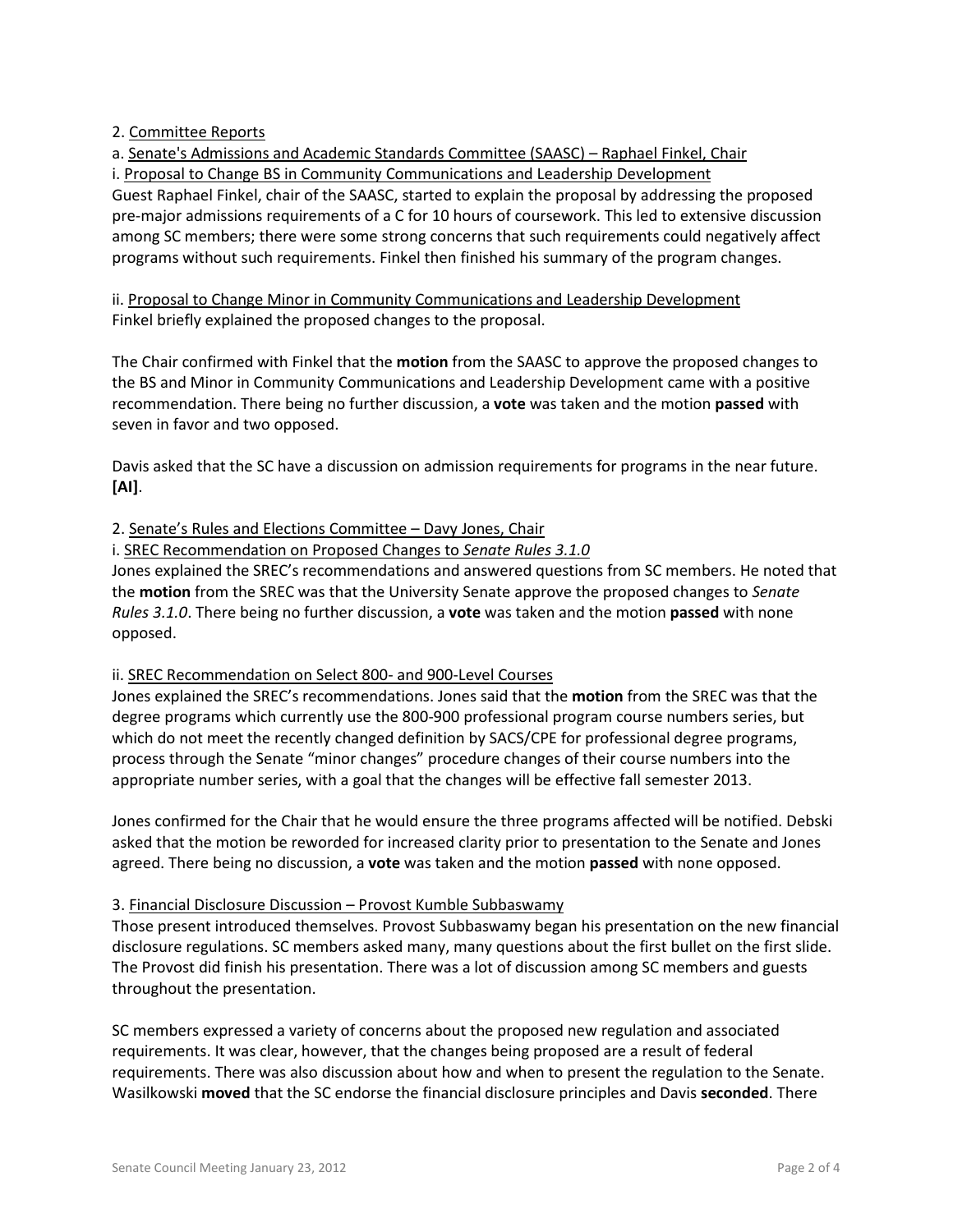was additional discussion about other ways to present the information. A **vote** was taken and the motion **failed** with four in favor and five opposed.

Grossman suggested that the SC place the principles on the Senate agenda for February and present them to the Senate, noting that the actual *Administrative Regulation* will be presented to the Senate at a later date, for a vote to endorse. Wood added that the agenda item will be for discussion only.

The meeting was adjourned at 5:03 pm. [The Action Items are a part of the minutes, but fall at the end.]

Respectfully submitted by Hollie I. Swanson, Senate Council Chair

SC members present: SC members: Anderson, Brion, Coyne, Davis, Debski, Grossman, McCormick, Wasilkowski, Wimberly and Wood.

Provost's Liaison present: Greissman.

Invited guests present: Lee Blonder, Marcy Deaton, Lynda Feist-Price Raphael Finkel, Davy Jones, Richard Maurer, Kumble Subbaswamy, Jim Tracy, Kaveh Tagavi, Ben Withers.

Prepared by Sheila Brothers on Thursday, January 26, 2012.

| #   | V | <b>Item</b>                                                                                                                                                                                                         | <b>Responsibility</b>          | Completed |
|-----|---|---------------------------------------------------------------------------------------------------------------------------------------------------------------------------------------------------------------------|--------------------------------|-----------|
| 20. |   | Charge Senate's Academic Programs Committee with creating processes for<br>substantive change issues (teach-out, contractual/consortium process, off-campus<br>sites, how to reopen a suspended program). (8/23/10) | <b>SC</b>                      |           |
| 31. |   | Ask the Provost to submit a statement of financial and administrative feasibility<br>for proposals prior to the proposals being sent to cmte. (10/4/10)                                                             | Document<br>Handling<br>System |           |
| 40. |   | Draft changes to Senate Rule language on Senate meeting attendance policies for<br>review by SC. (8/30/10 & 11/15/10)                                                                                               | Chair, Steiner                 |           |
| 42. |   | Discuss with the Provost the method of allocating resources from distance<br>learning courses. (11/15/10)                                                                                                           | Chair                          |           |
| 44. |   | Create ad hoc committee (perhaps with VPR and Provost) to look at what<br>constitutes an administrative or an educational unit, and if there is a continuum or<br>a sharp difference. (11/22/10; 12/6/10)           | Chair, SC                      |           |
| 46. |   | Discuss election of officers, specifically who is eligible to cast votes. (12/6/10);<br>Solicit opinions from the Senate. (2/28/11)                                                                                 | <b>SC</b>                      | 9/2011 &  |
| 57. |   | Look into creating a Senate committee on assessment. (1/31/11)                                                                                                                                                      | SC                             |           |
| 62. |   | Determine how to address the issue of the proportionate representation of<br>appointed Board of Trustees members. (2/7/11)                                                                                          | <b>SC</b>                      |           |
| 66. |   | Invite Associate Provost for Undergrad Ed to offer "State of Undergraduate<br>Education" address to Senate. (2/21/11)                                                                                               | Chair                          |           |